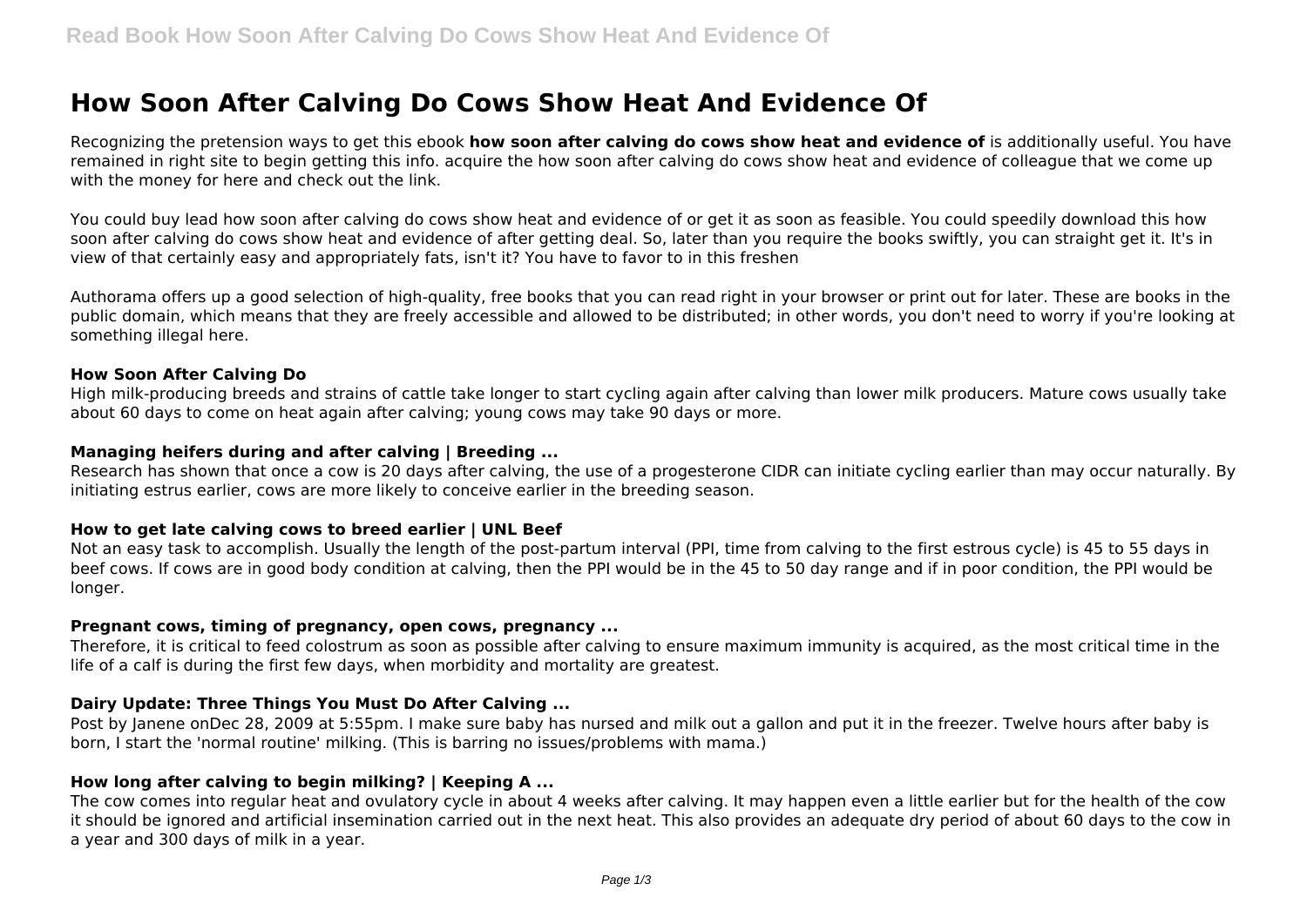#### **How long after calving do cows come into heat? - Quora**

1. Insert the CIDR no sooner than 20 days after calving According to Johnston and Jenkins, "In order for a CIDR to work, the uterus must shrink back to its original size for reproduction to occur. Recovery takes time;imagine something holding a 90 pound calf needing to shrink to the size of a volleyball.

## **4 tips for using CIDRs to move up late calvers | Beef Magazine**

Some people mistakenly think this happens immediately before calving, but in fact this can be seen weeks before parturition and therefore is only another sign that the calving season is here. The immediate signs that usually occur within 24 hours of calving would be relaxation of the pelvic ligaments and strutting of the teats.

#### **Signs of Impending Calving in Cows or Heifers – Beef Cattle**

A cow will (or should) start to ovulate 18 to 24 days after giving birth. Cows that have given birth to a stillborn calf or have aborted their calves will tend to start ovulation sooner. A cow that...

## **How soon will a cow come into standing heat after having a ...**

A cow should be bred back after she has had a calf. The optimum time to breed her is 45 to 60 days after she has had a calf. In order to get her to calve on the same date as the previous years, allow for 80 to 90 days of rest before getting her bred again.

#### **How to Know when a Heifer or Cow Is Ready to Be Bred: 8 Steps**

Due to hormone issues, confusion, or stress at calving time, she might be indifferent to her calf at first. However, within the first 24 hours, her motherly instincts will likely begin to kick in. 2.

#### **Caring for a Cow and Her Calf After Delivery • The Prairie ...**

Most heifers are ready to breed by 14 months or when they have attained a certain percentage of their projected adult weight, although they do require a little TLC after calving, as they are still growing while nursing their calf. The heifer you bought may well have incurred an accidental pregnancy at a young age, and that was why she was sold.

#### **How long between calving and breeding? - CattleToday.com**

First, research has shown that getting a higher percentage of cows to calve within the first 21 days of the calving season results in heavier weaning weights and increased pregnancy rates compared to later calving cows. Heavier calves and more bred cows has been and will be a pretty good combination for making money.

## **Getting Cows to Breed Back and Breed Up Quickly | Drovers**

About 5 months after calving a dairy cow's milk production will increase. This is great for all things dairy, but terrible for conception. Many cows will not ovulate when they are at peak milk production. Once the heavy production phase hits, it can be very difficult to get your cow bred (pregnant).

#### **4 Reasons to Breed Your Cow Back after She Calves & 1 ...**

Most cows cycle 45 to 60 days after calving. Remember, her uterus needs to heal and shrink before she can conceive again. Last year we took a chance and bred back our good simmi cow at her 45 day heat cycle, and everyone told us it was a waist of semen. She took, and had twins this year!